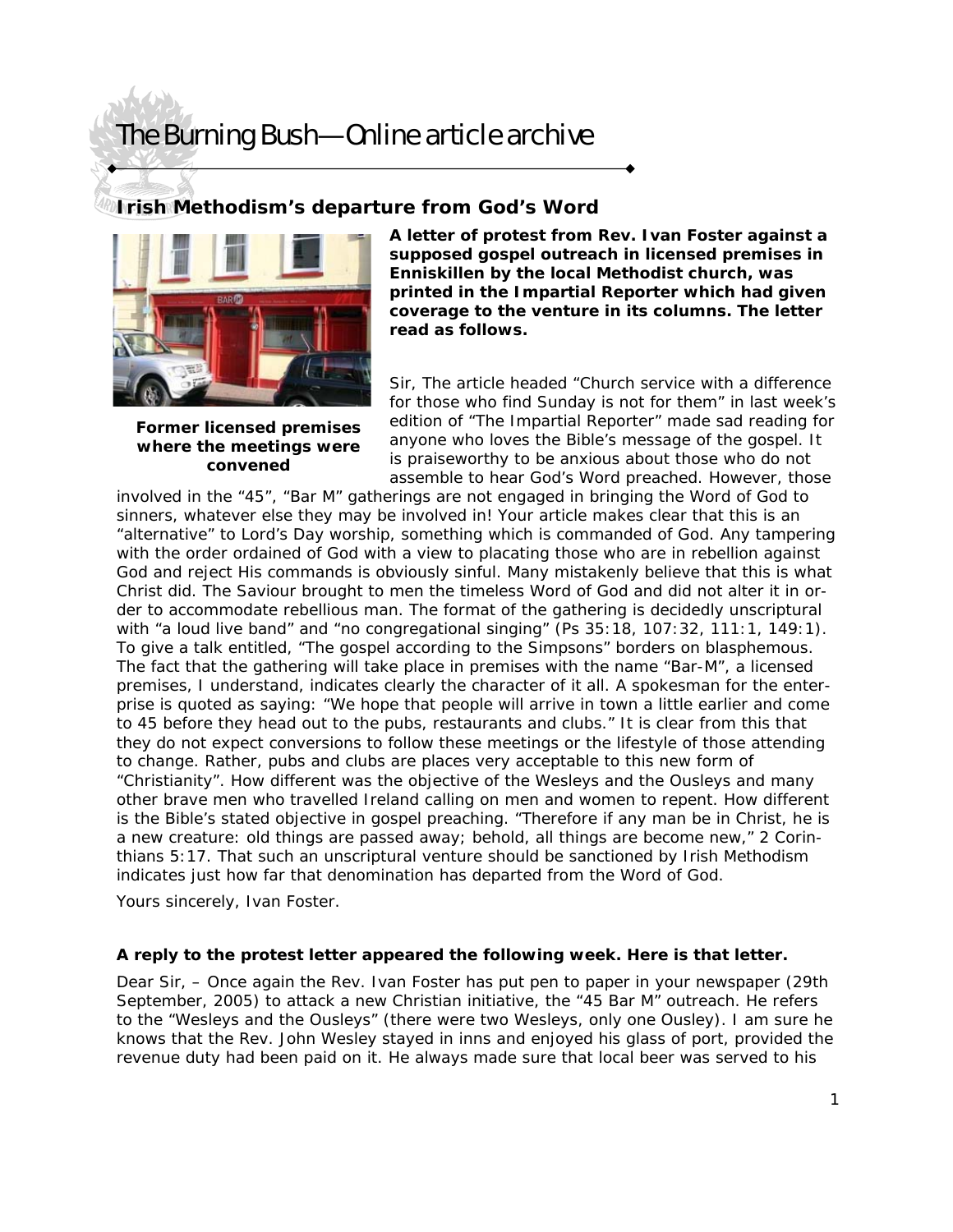preachers at conference and in his medical treatise he listed hot punch as a cure for colds and other agues. The Lord's day term for worship is interesting. Which Lord's day is Mr. Foster referring to? Is it the seventh day of the week, the day when our Lord worshipped in his local synagogue, as did all Jews of his time, or is it the first day of the week, Sunday, ordered by the Roman Emperor Constantine, after he had won a great battle and commanded that all Roman citizens must embrace Christianity? Mr. Foster is a preacher of the gospel. I am sure he expounds the words of our Lord contained in Matthew chapter 25, verses 31 to 46. This portion of scripture led the Rev. John Wesley to write: "Do all the good you can to all the people you can for as long as you can."

And by the way, our Lord was heavily criticised for mixing with publicans and sinners. Knowing Mr. Foster's knowledge of church history, he will know that the Rev. John Wesley listed a number of spiritual books by Roman Catholic authors for his preachers to read, the best known being the Imitation of Christ by Thomas å Kempis. Also, his knowledge of church history will let him know us who have signed this letter to him. Cyrus and Araspes.

#### **Rev. Foster's reply**

Sir, When the Wesley brothers used the pen-names Cyrus and Araspes, those whom they were addressing were well aware of their identities for such an arrangement was mutually agreed. This is somewhat different from the situation where a correspondent to your newspaper conceals his identity from the general readership and in particular from the person he is criticising. That the Wesleys never did. I am always loath to answer cowardly correspondents who hide behind pseudonyms. However, rather than leave a lie unanswered I will respond to your correspondents' letter. If the thinking displayed in the letter signed by Cyrus and Araspes is representative of Irish Methodism generally then it adds credence to my allegation that there is a departure from God's Word amongst that people who once rejoiced in the simple message of "Christ crucified." I will ignore the sneering irrelevancies and come to the two matters that require an answer.

1. Christ was indeed criticised for "mixing with publicans and sinners." That is not, however, the basis of my criticism of the "Bar - M" enterprise. This I stated clearly in my first letter. I wrote: "The Saviour brought to men the timeless Word of God and did not alter it in order to accommodate rebellious man." The scene at the "Bar - M" is not Christians mixing with the unconverted in order to see them converted to faith in Christ and a life of holiness but Christians acting like and adopting the attitudes and behaviour of the unconverted! Christ never altered His behaviour or His message in order to ingratiate Himself with sinners. Rather, He spoke the Word of God faithfully and plainly and called for repentance, Matthew 4:17. There is no repentance called for in the "Simpson's gospel" message presented at the "Bar - M" for the patrons are openly told that it is quite acceptable to go from its meeting to "the pubs, restaurants and clubs" of Enniskillen. Christ's message, on the other hand, was "go, and sin no more . . . . except ye repent, ye shall all likewise perish," John 8:11 and Luke 13:3.

2. Your correspondents ask, "Which Lord's day is Mr. Foster referring to?" They then suggest a number of alternatives as if the matter is anything but clear and settled. Again there is manifested a spirit far removed from the Methodists of days gone by. I am not referring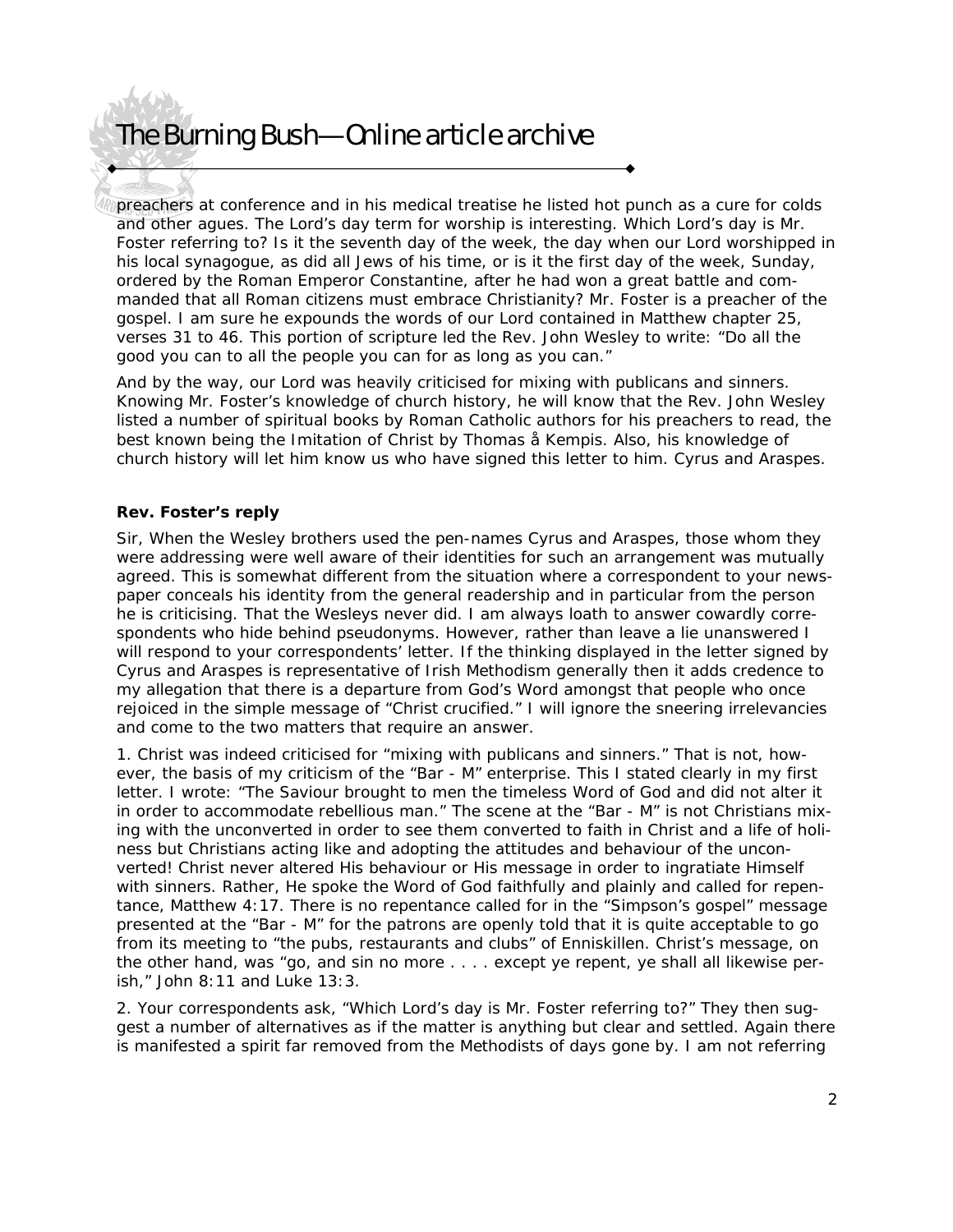to the Jewish seventh day Sabbath or day of rest. This day the Lord Jesus observed for His ministry was conducted in the era of the Old Testament when that day was the rest day ordained of God. In the New Testament the Christians were required to observe a new rest day, that commemorating the resurrection of Christ and His finished work of redemption on the first day of the week rather than commemorating the completion of creation on the seventh, as had been the practice commanded of God for Old Testament believers. The Saviour did rise on the first day of the week, Matthew 28:1; He held His first meeting with His disciples on that day, John 20:19. Acts 20:7 indicates that it was the practice of the apostolic Christians to meet for worship on the first day of the week. This is also seen to be so in 1 Corinthians 16:2. It was this day that John termed the Lord's Day in Revelation 1:10. These are matters about which Bible-believing Methodists have no queries or doubts. No matter how learned the terminology employed when casting doubt on the teaching of God's Word may appear, it is still the work of the devil to stir up unbelief and conceal wrongdoing.

#### **A further reply from Cyrus and Araspes.**

Dear Sir, - We read with interest the Rev. Ivan Foster's reply (13th October) to our letter in your newspaper (6th October). We make the following comments in Christian love and charity. Mr. Foster refers to "sneering irrelevancies" and "a lie." Does he consider the Rev. John Wesley's instructions to his preachers and his taking of revenue paid port sneering irrelevancies and a lie? Does he consider the Rev. John Wesley's words: "Do all the good you can to all the people you can for as long as you can" sneering irrelevancies and a lie? Does he consider the reference to Matthew chapter 25, verses 31 to 46, sneering irrelevancies and a lie? Does he consider the Rev. John Wesley's booklist for his preachers sneering irrelevancies and a lie?

Does he consider the Emperor Constantine's Imperial command to make the first day of the week the official Lord's day throughout the Roman empire and to make everyone embrace the Christian faith sneering irrelevancies and a lie? Unfortunately Mr. Foster appears to be slightly confused: in paragraph one of his letter he refers to "a correspondent" but in other paragraphs he refers to "correspondents" and "correspondents." Yours faithfully, CYRUS & ARASPES (Spelling errors in the letter have been corrected, Editor of TBB).

#### **Rev. Foster's reply.**

Sir, It is a strange charity indeed that lauds itself while anonymously criticising me in the columns of your newspaper. It is not Christian charity that is manifested by your correspondent/correspondents. Christian charity "... rejoiceth in the truth" (1 Corinthians 13:6). His/their charity rejoices in concealment and deceit. When replying to the letter attacking me, I switched between the plural and singular because in the letter there was a use of both "I" and "us". The letter was also signed by two names. Your correspondent/ correspondents cannot make up his mind/their minds whether he/they are an "I" or an "us"! I think that if there is confusion it is not me that is at fault. At least I am aware of what I wrote and in what mode I wrote!! I am more than willing to answer all the questions listed in the letters of Cyrus and Araspes either in your columns or on a public plat-